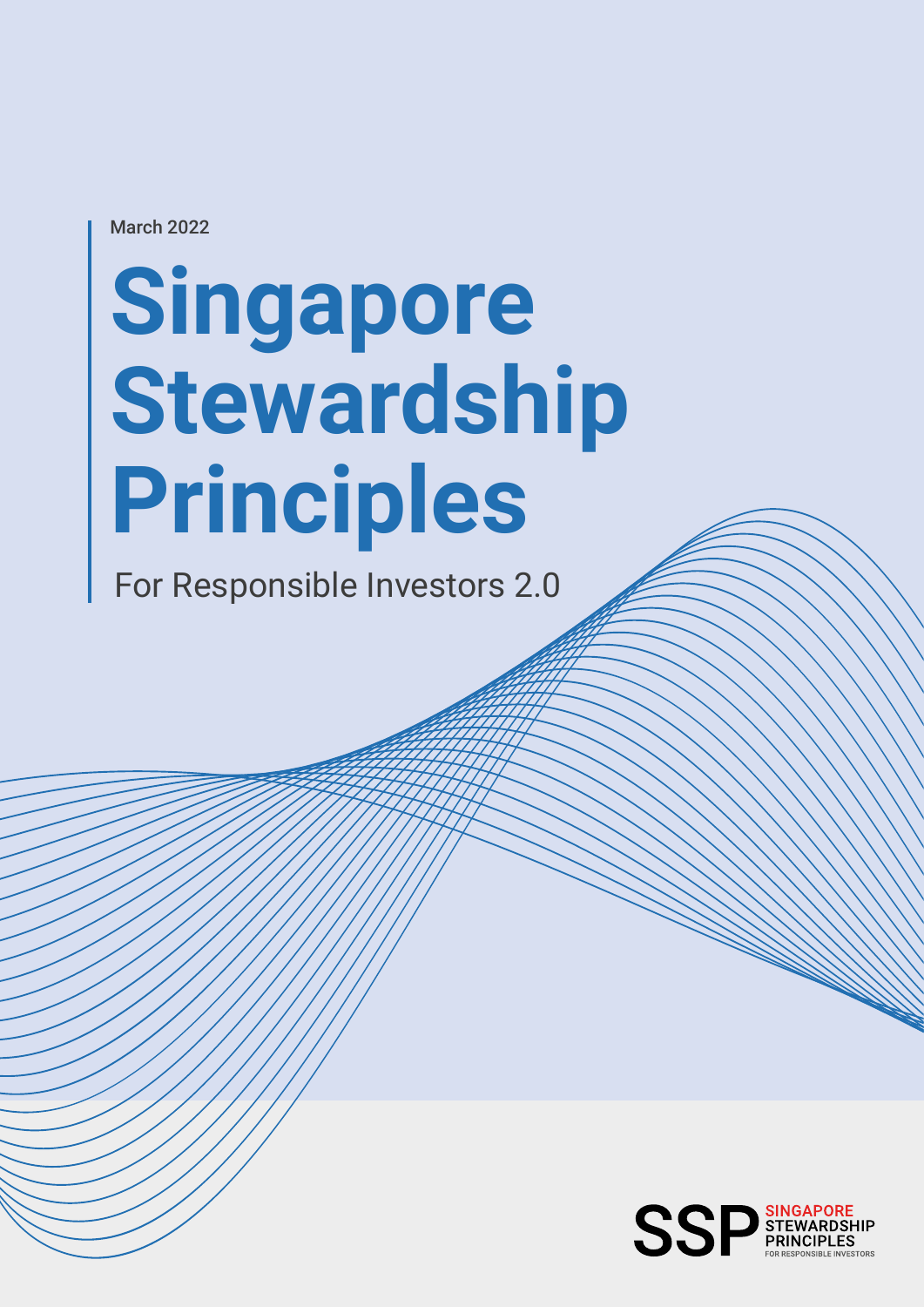Copyright © Stewardship Asia Centre 2022 on behalf of the Singapore Stewardship Principles Steering Committee

#### Design Agency: Black Sun

Rights Reserved: Stewardship Asia Centre (on behalf of the Singapore Stewardship Principles Steering Committee) reserves the right to be identified as the author of this document. Users of this document are free to copy and redistribute this document or parts thereof in any medium or format, on the condition that the material is fully attributed and used solely for non-commercial purposes. This document may not be altered in any way. No right or licence whatsoever, either express or implied, is granted in respect of any intellectual property rights.

Limitation of Liability/Disclaimer: The publisher and authors make no representations or warranties with respect to the accuracy or completeness of the contents of this document and specifically disclaim any implied warranties or fitness for a particular purpose. The publisher and the authors shall not be liable for any loss of profit or any other damages, claims or losses, including special, incidental, consequential or other damages.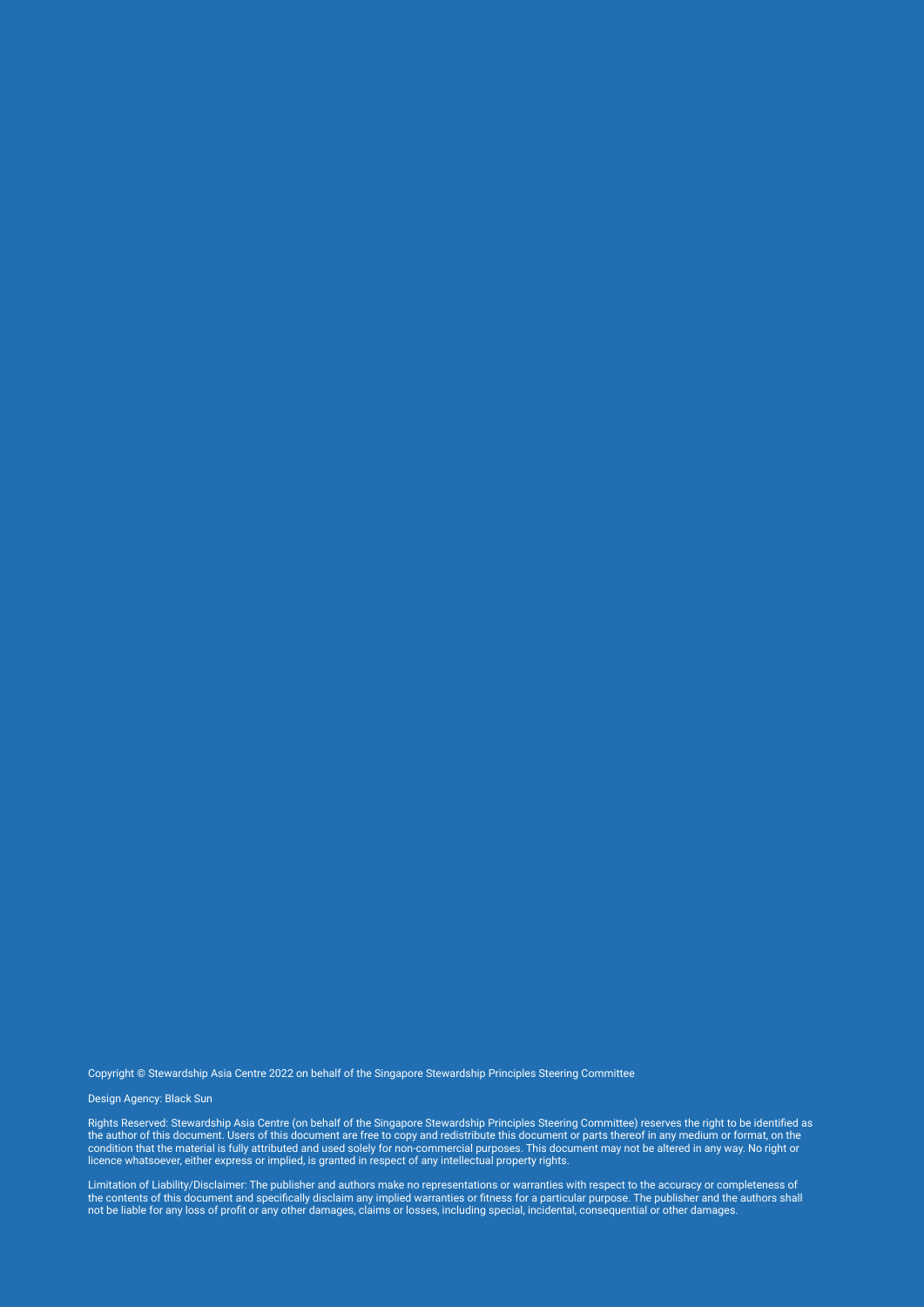## **Contents**

| <b>Preamble</b>                                                                                                     | $\mathbf{2}$ |
|---------------------------------------------------------------------------------------------------------------------|--------------|
| <b>The Principles</b>                                                                                               | 4            |
| <b>Principle 1</b><br>Develop and articulate stewardship responsibilities and<br>governance structures              | 5            |
| <b>Principle 2</b><br>Monitor investments regularly                                                                 | 6            |
| <b>Principle 3</b><br>Stay active through constructive and purposeful engagement                                    | 7            |
| <b>Principle 4</b><br>Uphold transparency in managing conflicts of interest                                         | 8            |
| <b>Principle 5</b><br>Exercise rights and responsibilities on an informed basis                                     | 9            |
| <b>Principle 6</b><br>Report stewardship activities periodically                                                    | 10           |
| <b>Principle 7</b><br>Take a collaborative approach in exercising stewardship<br>responsibilities where appropriate | 11           |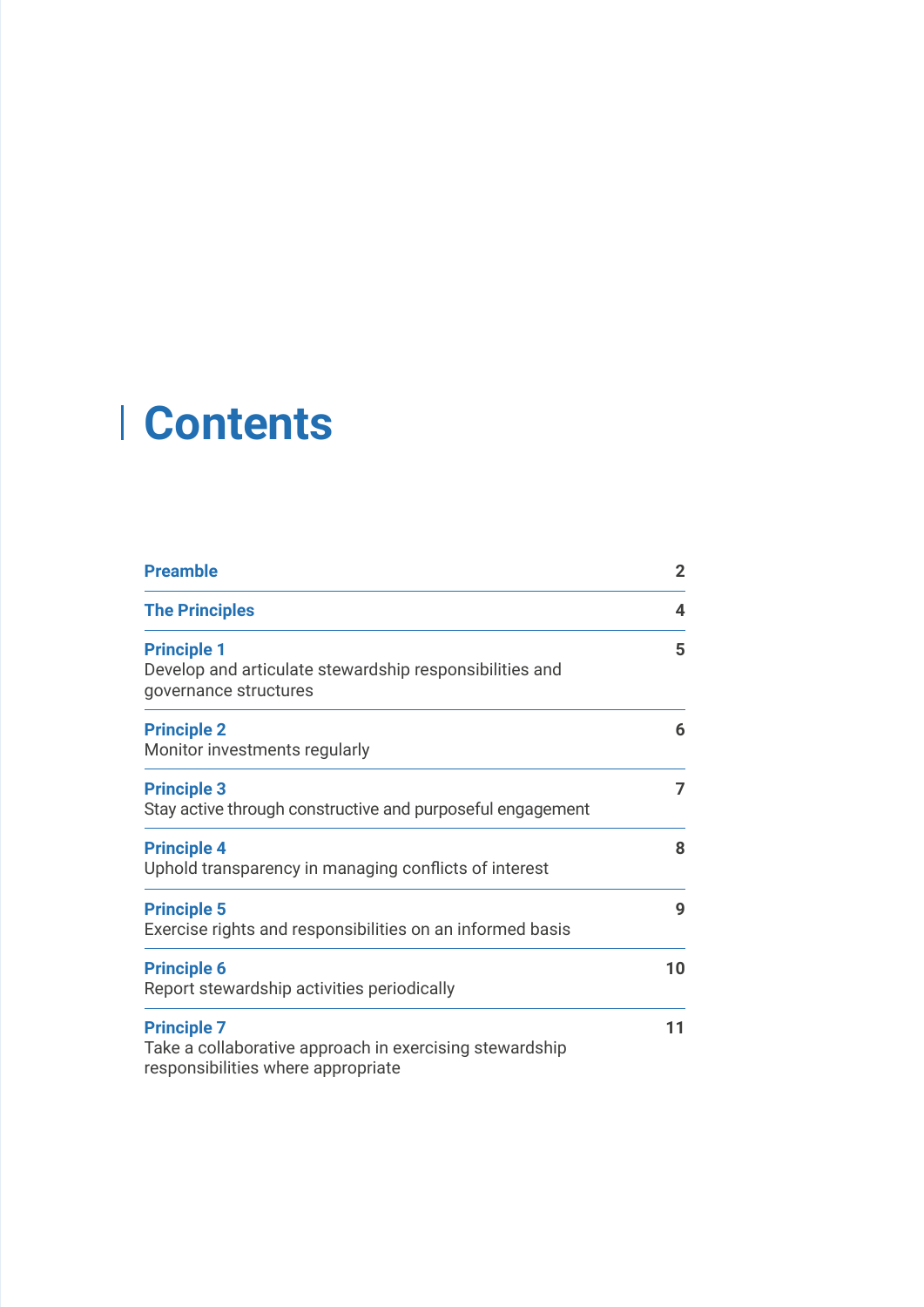### **Preamble**

#### **Importance of Investment Stewardship**

Effective investment stewardship is investors exercising responsible allocation, management and oversight of capital, through active ownership and engagement, to create and preserve enterprise value within portfolio companies, and improve long-term risk-adjusted returns for clients and beneficiaries. Active ownership and engagement refer to the use of investors' rights to shape better corporate behaviour and support positive environmental, social and governance (ESG) practices to sustain long-term value creation.

Stewardship is important for the wider business and investment ecosystem, including investors and investee companies. In today's context, the investment value chain linking ultimate asset owners to investee companies is increasingly complex, with investors employing a variety of strategies across different asset classes. Many countries are seeing a trend towards fragmented ownership, with many shareholders each holding a small proportion of shares. Coupled with increasingly shorter shareholding tenure, the ownership mentality is arguably being eroded and replaced by a prevalent short-term view of investment and portfolio management. Hence, the emphasis on investment stewardship is relevant and timely.

#### **Singapore Stewardship Principles 2.0**

By setting out actions, behaviours and processes associated with investment stewardship, the Singapore Stewardship Principles for Responsible Investors 2.0 (hereinafter referred to as the "Principles") aim to enable investors to be active and responsible investors. The Principles are intended to be broad principles, with suggested guidance to help investors fulfil their responsibilities to their clients and beneficiaries. The Principles should also be read in conjunction with applicable legislation and regulations. They are designed to complement stewardship codes that are in place in other jurisdictions and investors may wish to utilise the Principles alongside other local and international frameworks to achieve effective stewardship outcomes.

To keep the Principles relevant, revisions have been made to reflect and incorporate evolving developments in expectations, market practices and regulations. Some of these changes include:

- **The identification of internal structures and governance of institutional investors guiding their stewardship activities.** Effective investment stewardship depends on investors having in place a conducive organisational structure, appropriate resources and a healthy culture, and as such, this revision of the Principles places emphasis on these factors.
- **The application of stewardship to asset classes beyond listed equities.** While the Principles primarily focus on guidance for listed equities, these updated Principles suggest that investors should explain how they discharge their stewardship responsibilities across all asset classes where possible.
- **The integration of ESG considerations into investment decision-making and stewardship practices.** ESG factors present material risks to the value of investment assets and should be considered when carrying out stewardship activities.
- **An outcomes-oriented approach to applying the Principles.** Effective investment stewardship should demonstrate both actions taken and outcomes achieved, allowing clients, beneficiaries and broader stakeholders to see the benefits of stewardship activities.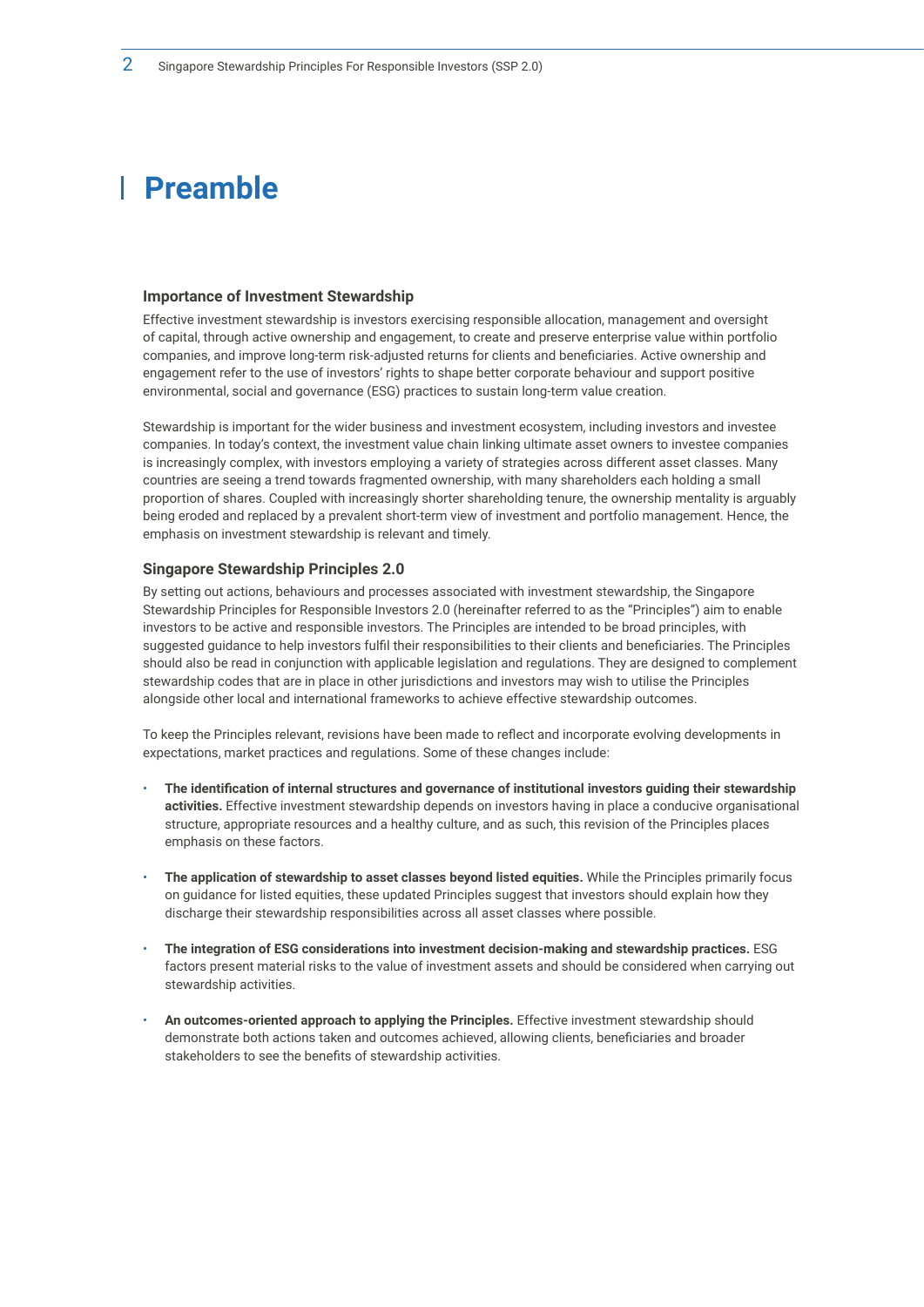#### **The Responsible Investors**

The Principles are most applicable to Singapore-based or foreign institutional investors who invest in Singaporelisted companies or securities, but may also apply to a range of market participants including service providers. While the application of individual principles may differ from participant to participant, the Principles offer a framework for them to consider their role in promoting good governance and stewardship.

Asset owners invest capital with the view to enhance the value of their ultimate beneficiaries' assets. Ultimate beneficiaries include savers or pensioners. Asset owners set investment beliefs, strategies and horizons and communicate their expectations to asset managers that act on their behalf. By subscribing to the Principles, asset owners are committed to exercise effective stewardship consistent with their own stewardship approach and should expect their asset management clients to behave similarly.

Asset managers invest on behalf of their clients, which include asset owners, and are accountable to them. As fiduciaries of their clients, asset managers have a responsibility to behave as stewards of the capital entrusted to them and to ensure that capital is invested in the long-term interests of their clients. By subscribing to the Principles, asset managers are committed to adopt the best practices and communicate regularly to their clients on how they fulfil their stewardship responsibilities.

Investors may choose to make use of third-party service providers when discharging their stewardship activities. Service providers such as investment consultants and proxy advisors have a significant influence on how investors allocate, manage and oversee capital. They play a key role in the stewardship value chain by providing sound investment and governance advice to investors. While some of the Principles might not directly apply to service providers, they are advised to utilise the Principles as appropriate to assist their clients in fulfilling their stewardship responsibilities.

#### **Applying the Principles Purposefully and Transparently**

Effective investment stewardship requires investors to develop an integrated and principles-based approach to stewardship across different asset classes. The Principles allow investors to reflect on their philosophies and approaches towards stewardship, assess their own stewardship capabilities, and improve their stewardship efforts to achieve better outcomes for beneficiaries and stakeholders. The implementation of the Principles may differ — investors are advised to proactively explain the objectives, metrics, targets, processes and other pertinent practices for accountability, monitoring and performance management purposes.

To enhance the value of the Principles for signatories, they are strongly encouraged to use the Principles as a guide to report the outcomes of their stewardship activities and submit evidence of their stewardship efforts annually to the Secretariat. The Steering Committee has developed a submission template, which signatories can use as a starting point to demonstrate their stewardship efforts. This can be supplemented by data, reports and case studies.1

The effectiveness of these Principles hinges upon their application in spirit rather than compliance in form. Signatories should exercise considered thought on the application of these Principles and the disclosure of their stewardship activities, based on their organisational circumstances.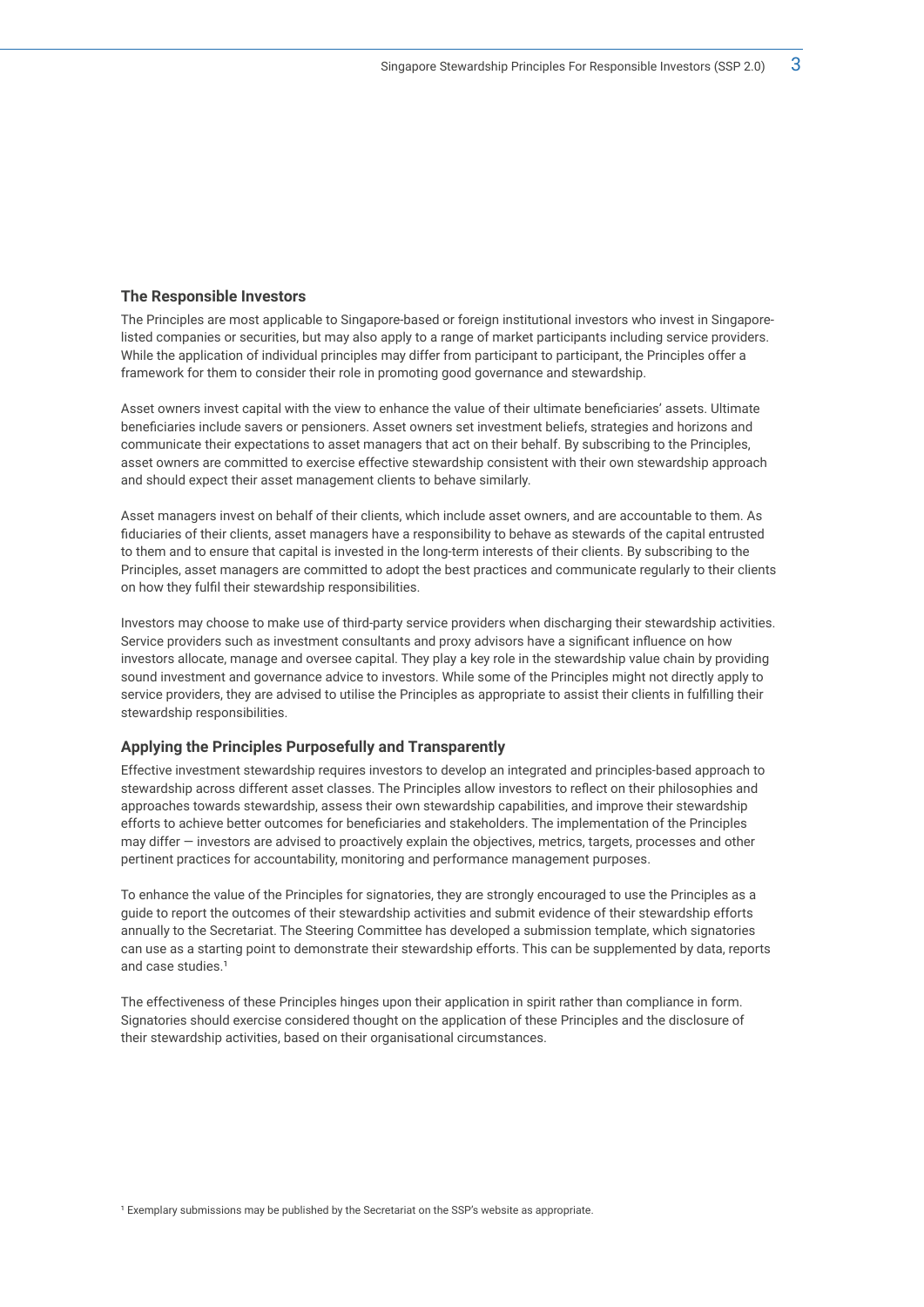### **The Principles**

The following seven Principles provide useful guidance to investors towards fostering good stewardship in discharging their responsibilities and creating sustainable long-term value for all stakeholders.

- **1. Develop and articulate stewardship responsibilities and governance structures.** Responsible investors demonstrate how their internal stewardship and governance policies protect and enhance the interests of their clients and beneficiaries.
- **2. Monitor investments regularly.**  Responsible investors exercise due diligence in overseeing their investment portfolios.
- **3. Stay active through constructive and purposeful engagement.** Responsible investors conduct regular, effective and fair communication and enhance engagement outcomes.
- **4. Uphold transparency in managing conflicts of interest.**  Responsible investors disclose their conflicts of interest and prioritise the interests of clients and beneficiaries.
- **5. Exercise rights and responsibilities on an informed basis.** Responsible investors ensure they make informed decisions based on their ownership policies, with the best interests of clients and beneficiaries in mind.
- **6. Report stewardship activities periodically.**  Responsible investors document and provide relevant updates on their stewardship activities.
- **7. Take a collaborative approach in exercising stewardship responsibilities where appropriate.**

Responsible investors collaborate, where appropriate, to influence investee companies and issuers.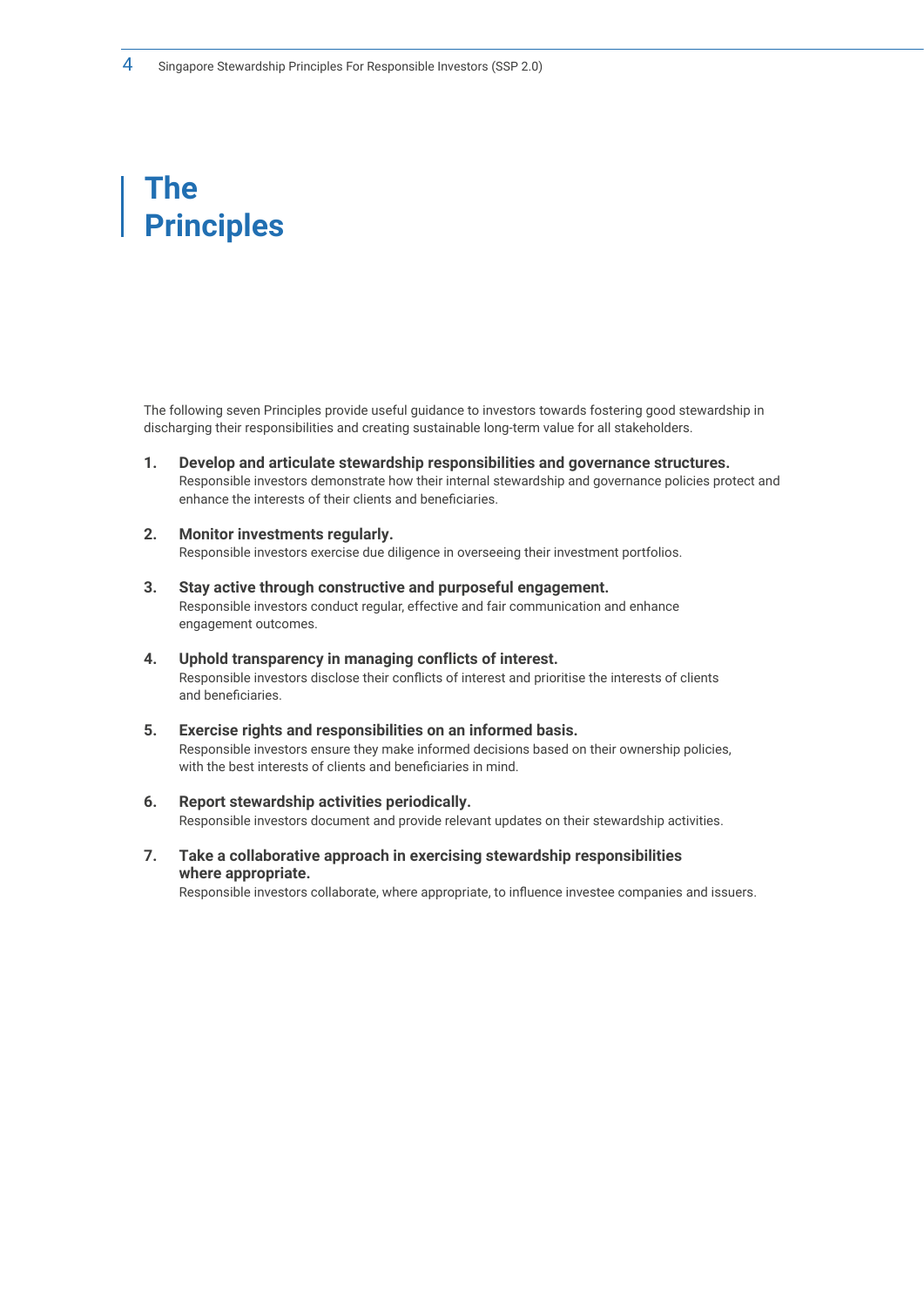### **Principle 1** Develop and articulate stewardship responsibilities and governance structures

Responsible investors demonstrate how their internal stewardship and governance policies protect and enhance the interests of their clients and beneficiaries.

- 1.1 Describe organisational values and demonstrate how stewardship activities help investors align their own investment philosophies and behaviours with their duty to clients and beneficiaries.
- 1.2 Clearly articulate policies concerning investors' responsibilities and how sustainable value creation is promoted. The policies should explain the rationale for the approach to stewardship (including outsourced activities2 ) and how it may be applied to various aspects of the investment process.
- 1.3 Outline internal governance structures, resources and processes as they relate to stewardship. Demonstrate how effective investment stewardship has been exercised.
- 1.4 Disclose the extent to which ESG factors are integrated into the investment process, and the ways in which ESG factors are considered. In doing so, asset managers may wish to refer to the Guidelines on Environmental Risk Management for Asset Managers.3
- 1.5 Update and review the effectiveness of stewardship policies and processes periodically. Define the implementation process and articulate the expected and achieved outcomes through the stewardship activities.
- <sup>2</sup> For outsourced stewardship activities, investors are advised to discharge their stewardship responsibilities by outlining the expectations and the level of delegation to service providers.
- <sup>3</sup> See: https://www.mas.gov.sg/regulation/guidelines/guidelines-on-environmental-risk-management-for-asset-managers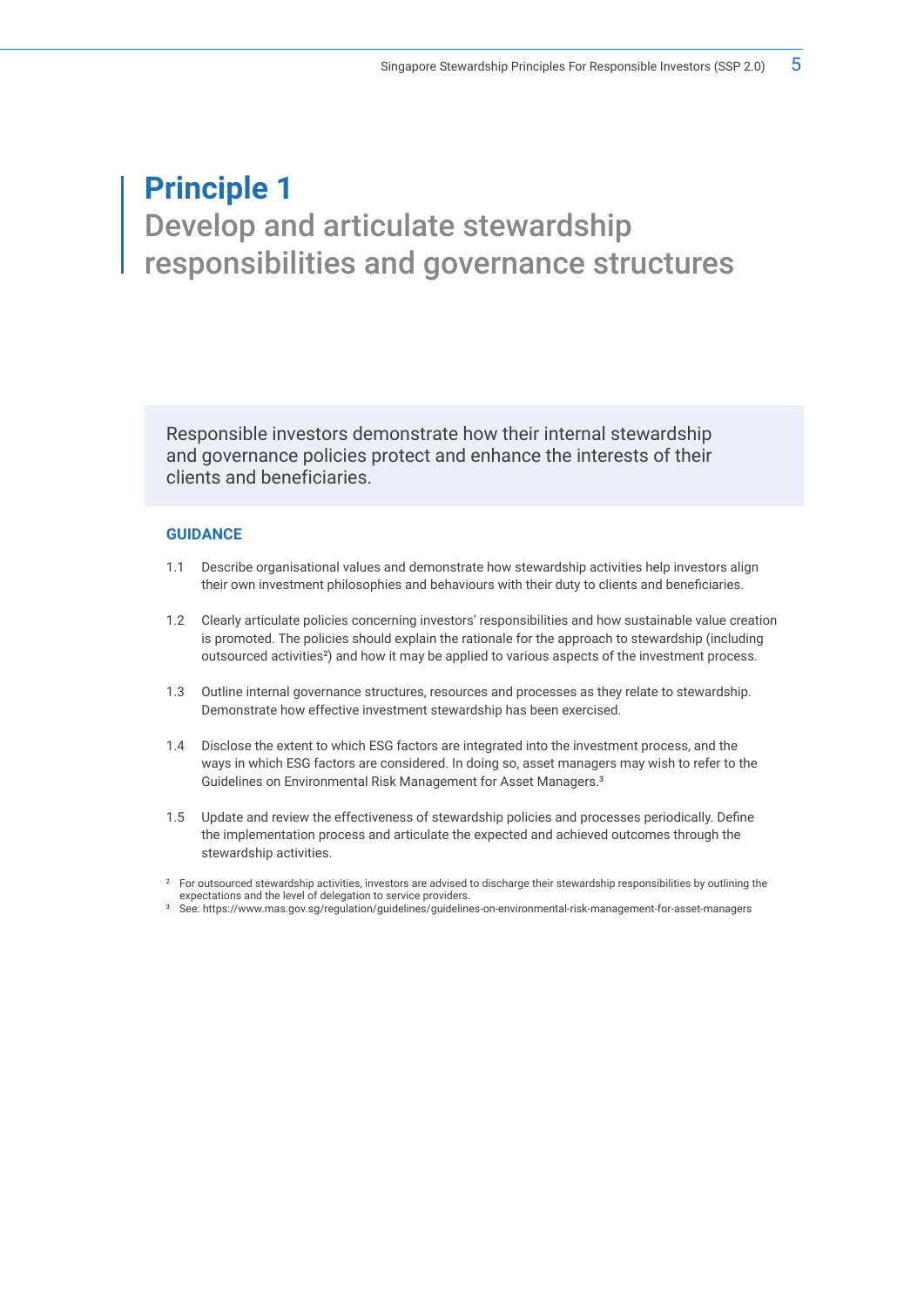### **Principle 2** Monitor investments regularly

Responsible investors exercise due diligence in overseeing their investment portfolios.

#### **GUIDANCE**

- 2.1 Monitor investments regularly. Identify and address risks and opportunities, including ESG issues, that might affect long-term value creation. Build capacity in overseeing the investments to ensure alignment with investors' own stewardship approach and mandate over time.
- 2.2 The monitoring process should cover all factors that may affect the value of the investments, across asset classes.
- 2.3 Should investors have concerns about their investment portfolios on these factors, concerns should be raised directly with the investee companies or issuers to address these issues. Where investors observe any deviation from applicable corporate governance practices, including Singapore's Code of Corporate Governance,<sup>4</sup> they should carefully consider the explanations given for the deviation, assess the reasons and, if necessary, take action as they see fit.
- 2.4 Investors may wish to make use of third-party service providers and ratings as a complement to proprietary processes in order to monitor the broad performance of their portfolio. Investors retain overall responsibility for stewardship in these circumstances, and should monitor the performance and behaviour of service providers to ensure that they are aligned with the expectations of clients and beneficiaries.
- 2.5 Demonstrate how the monitoring mechanisms help protect or enhance the value of investments.

<sup>4</sup> See: https://www.mas.gov.sg/regulation/codes/code-of-corporate-governance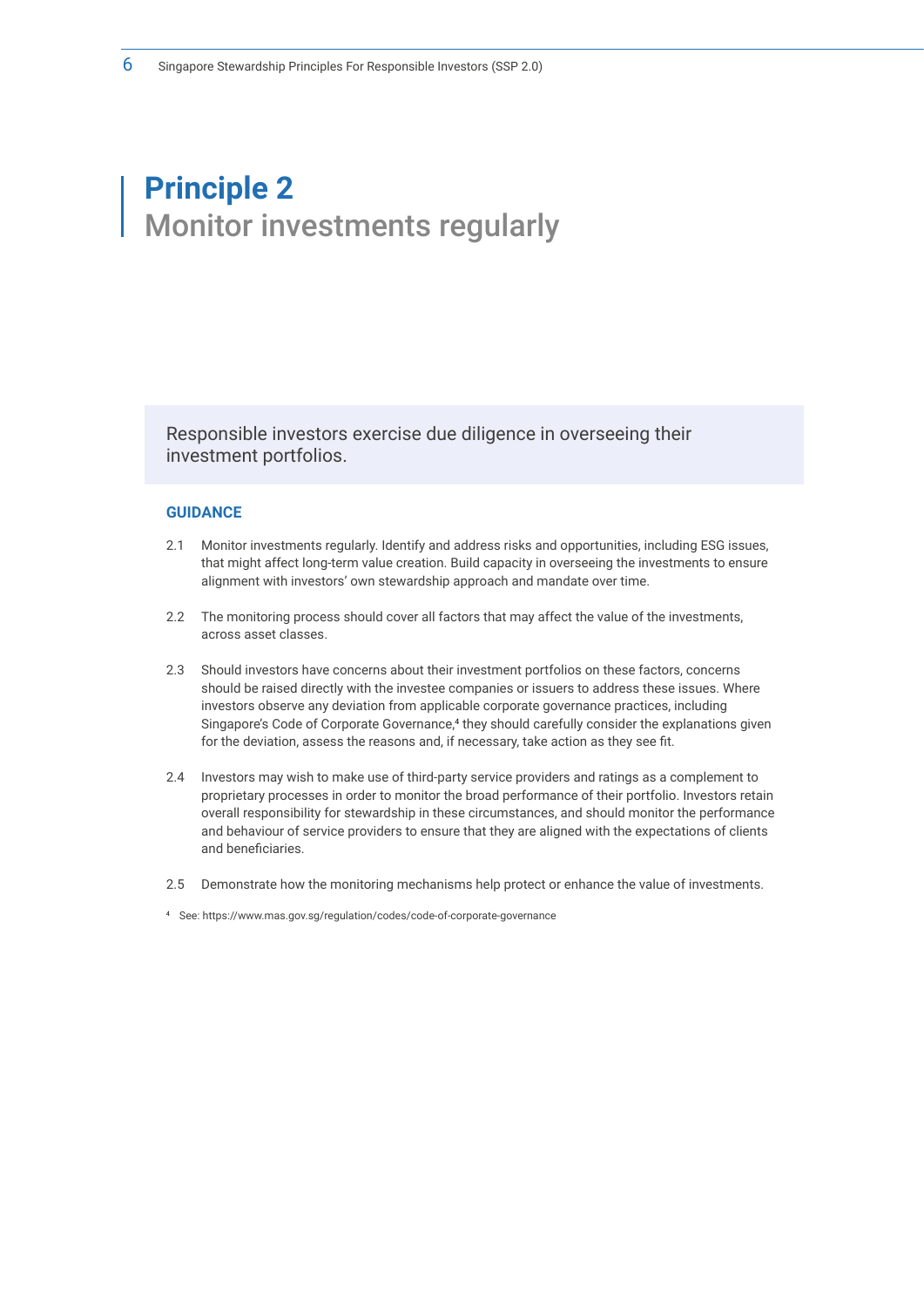### **Principle 3** Stay active through constructive and purposeful engagement

Responsible investors conduct regular, effective and fair communication and enhance engagement outcomes.

- 3.1 Develop an approach to engagement in line with investors' own investment strategies and stewardship policies to achieve meaningful and effective communication with investee companies. These communications should ensure mutual understanding and achievement of objectives, so as to meet the aims of long-term value creation, capital efficiency and sustainable growth.
- 3.2 Engage with investee companies on a range of topics, including strategy, long-term performance, risk, financials, sustainability, culture, remuneration, corporate governance and other ESG considerations. As part of these communications, investors should satisfy themselves that the investee company's board and board committee structures are effective, and that directors provide adequate oversight.
- 3.3 If any area of concern remains unresolved, have policies in place to escalate stewardship. Investors should apply escalation strategies such as issuing public statements, participating in collaborative engagements or exercising voting rights, before considering divesting their investments as a last resort, where practicable, if they fail to achieve a satisfactory outcome to long-term engagement.
- 3.4 In exceptional circumstances, where investors may be willing to be made insiders, they should indicate in their stewardship statement the willingness to do so, and the mechanism by which this could be done.
- 3.5 Describe the progress made and outcomes achieved in shareholder engagements. Document and incorporate the findings from the engagements into the decision-making process.
- 3.6 Review the effectiveness of the engagements periodically.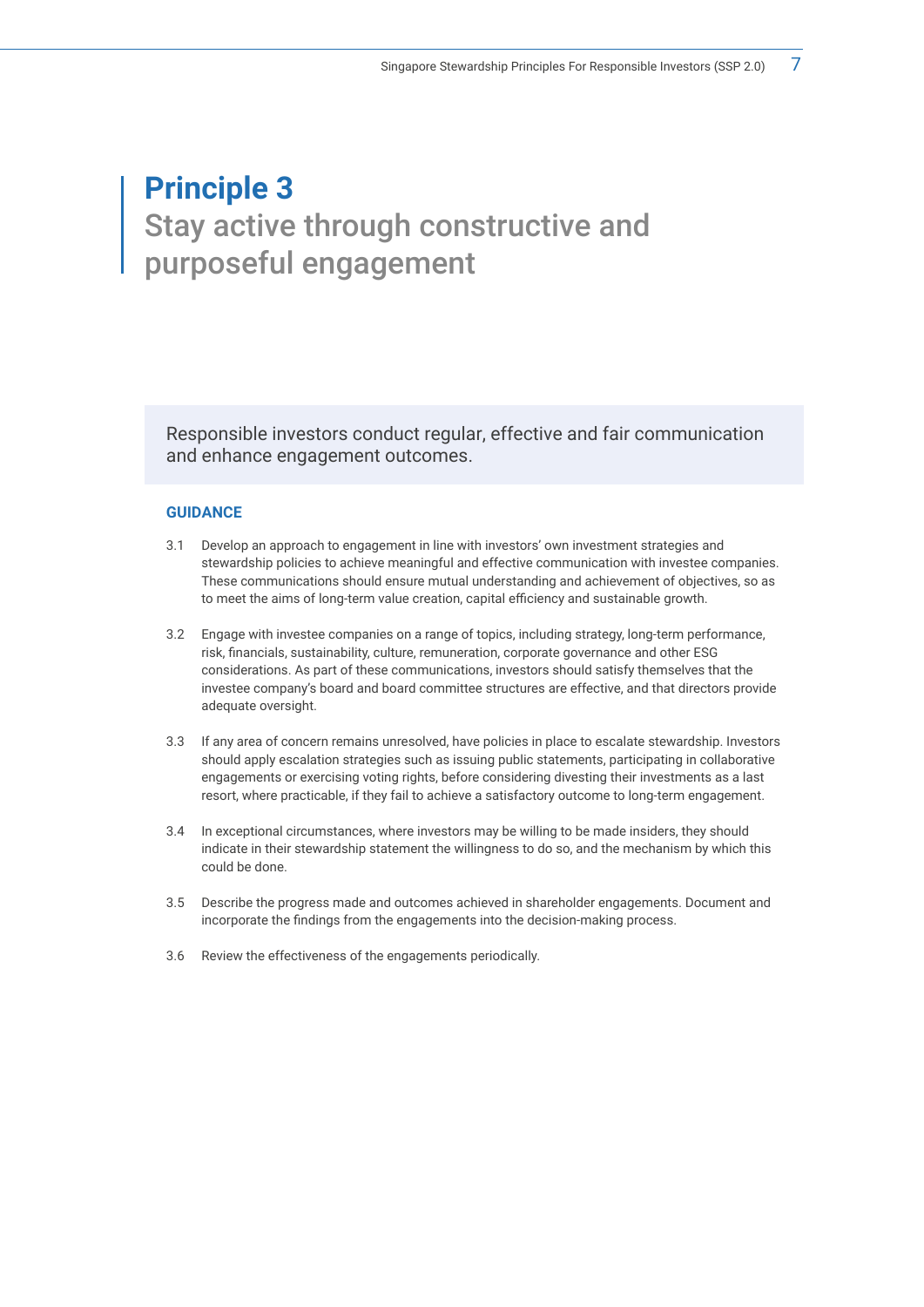### **Principle 4** Uphold transparency in managing conflicts of interest

Responsible investors disclose their conflicts of interest and prioritise the interests of clients and beneficiaries.

- 4.1 Have clear written policies on identifying and managing conflicts of interest. These policies should be stated plainly on the investors' corporate websites, and they should emphasise the asset owner's and/or asset manager's duties to act in the interests of their clients and/or beneficiaries and to be consistent with client mandates in fulfilling their fiduciary responsibilities.
- 4.2 When conflicts of interest arise, asset owners and asset managers should take all reasonable steps to prioritise their clients' and/or beneficiaries' interests over their own interest.
- 4.3 Communicate to service providers the need to disclose all potential conflicts of interest and explain how they are managed.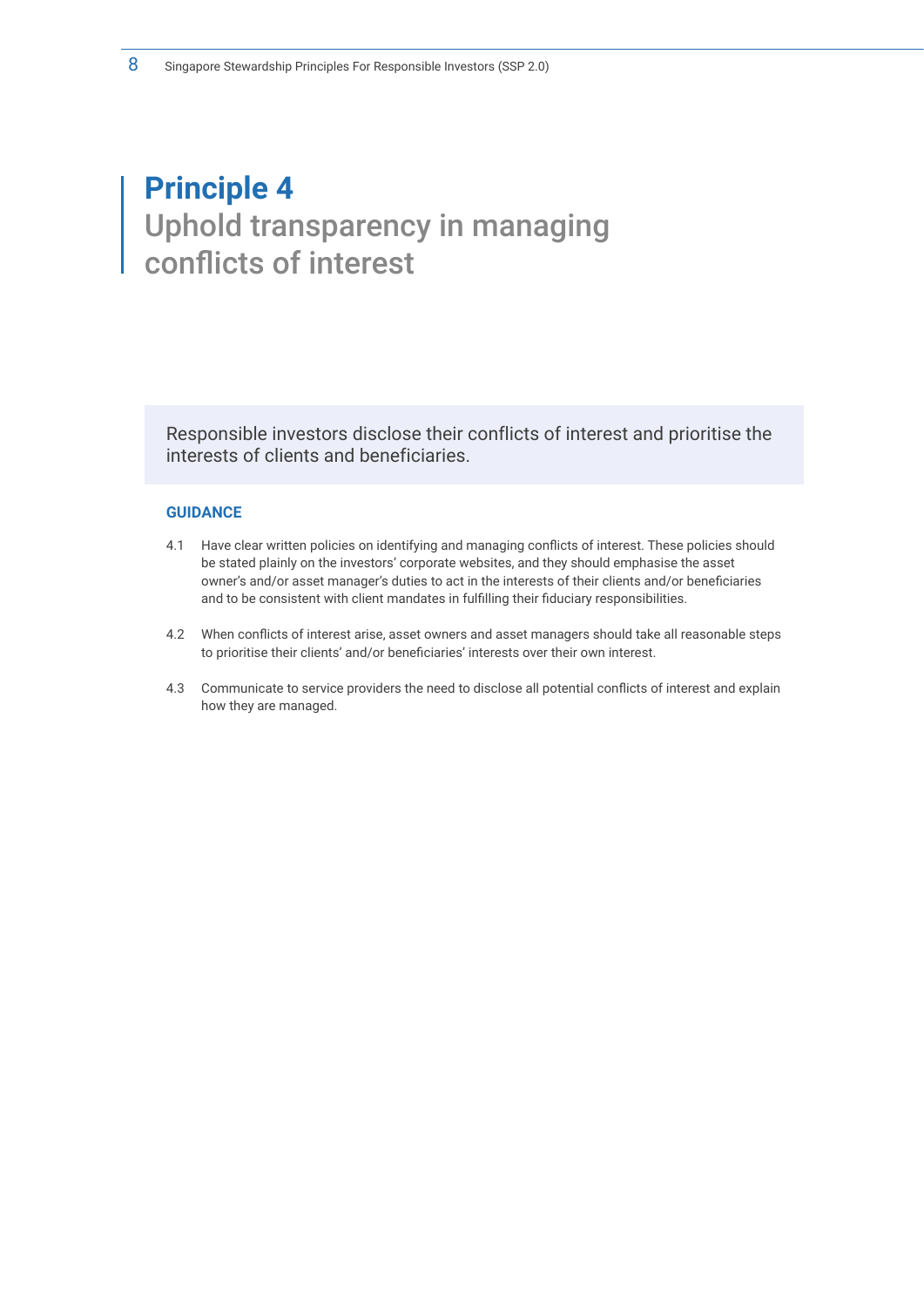### **Principle 5** Exercise rights and responsibilities on an informed basis

Responsible investors ensure they make informed decisions based on their ownership policies, with the best interests of clients and beneficiaries in mind.

- 5.1. Have clear policies on proxy voting. These policies should include approaches to both general and specific voting issues. Ensure that proxies are voted in the best interests of their clients.
- 5.2. Participate and vote on all resolutions responsibly and on an informed, best-efforts basis, abstaining only in exceptional circumstances.
- 5.3. Clearly communicate information relating to voting, such as voting policies, the way votes have been exercised and records of votes cast. Disclose proxy voting results where appropriate. Explain how voting responsibilities are carried out and how influence is exerted across listed equities and other asset classes.
- 5.4. Maintain records of the votes exercised, including records of any deviation from investors' own voting policies, along with justification. If voting recommendations are made by service providers, exercise judgement on the recommendations in line with the interests of clients and/or beneficiaries.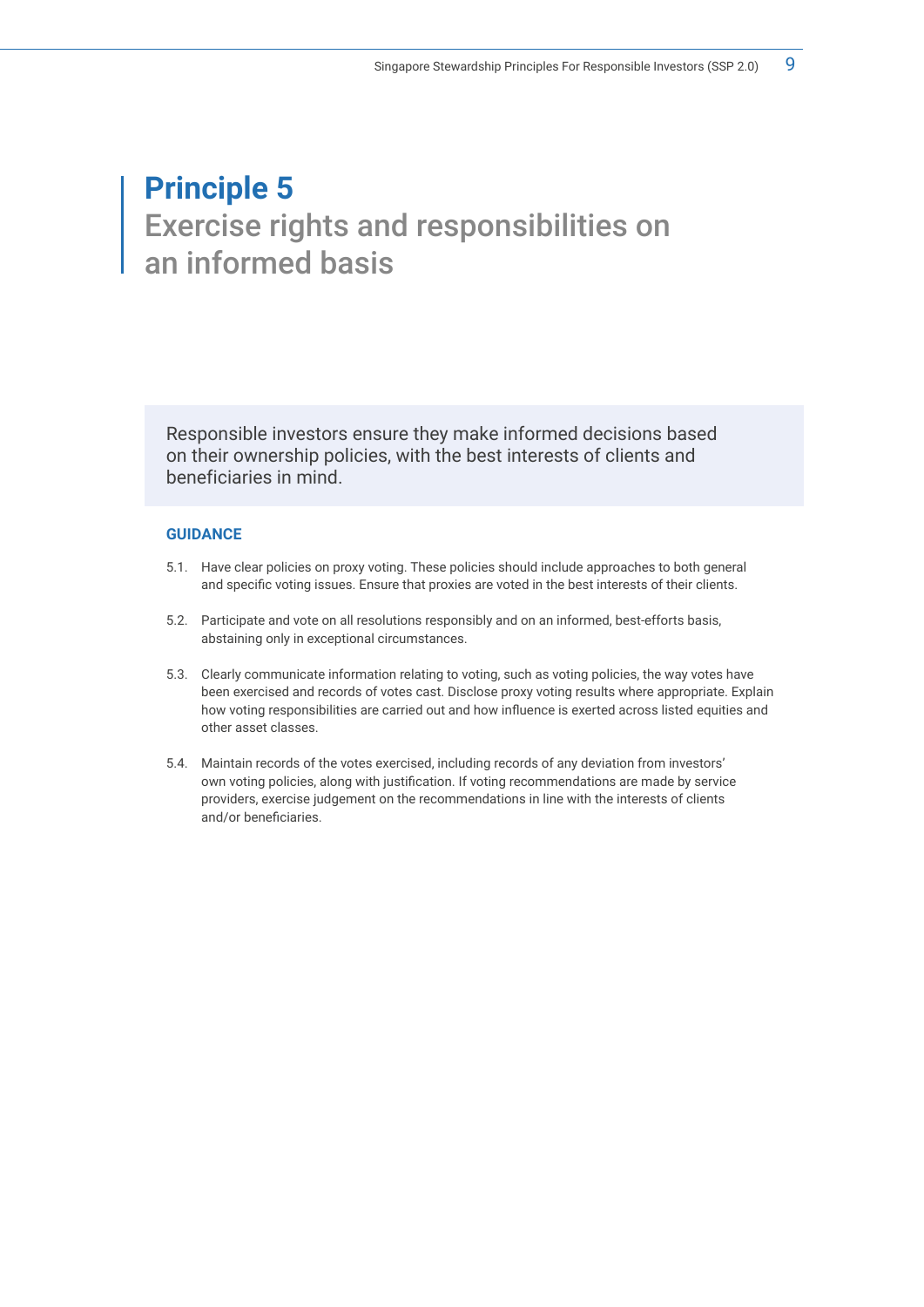### **Principle 6** Report stewardship activities periodically

Responsible investors document and provide relevant updates on their stewardship activities.

- 6.1. Proactively inform clients and broader stakeholders of the approach to stewardship. Explain how stewardship responsibilities are carried out and the extent to which investors adhere to their own stewardship policies or to these Principles. This information could be communicated in the form of annual stewardship reports and/or more frequent updates.
- 6.2. Maintain a record of stewardship activities. This should be readily available on the investors' websites and/or their stewardship reports. Provide details on the process through which stakeholders can raise concerns.
- 6.3. Present stewardship reports effectively and efficiently, providing sufficient examples on how investors are accountable to their clients and beneficiaries when exercising stewardship responsibilities.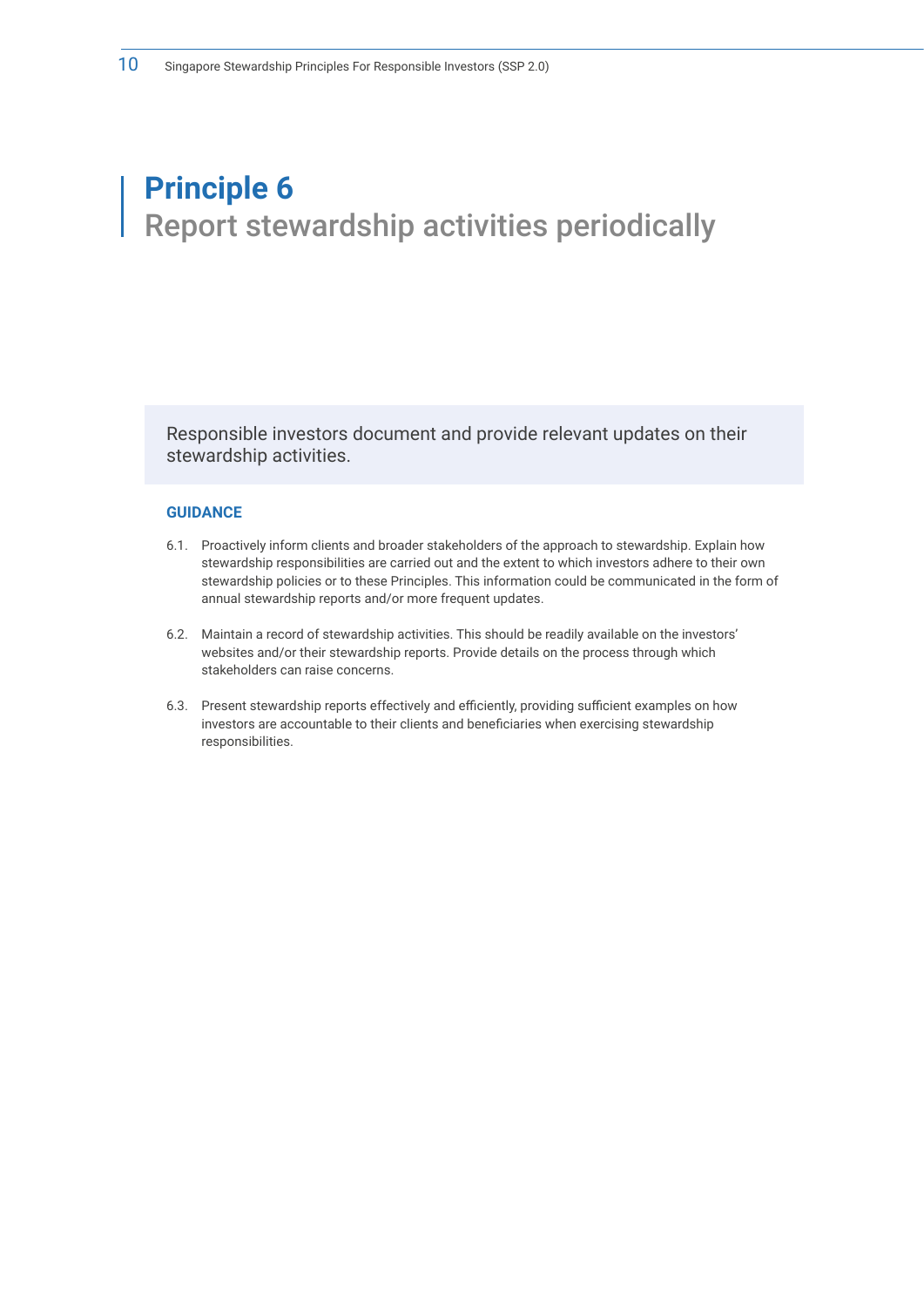### **Principle 7** Take a collaborative approach in exercising stewardship responsibilities where appropriate

Responsible investors collaborate, where appropriate, to influence investee companies and issuers.

- 7.1. Collaborate with other investors, subject to regulations and as appropriate, in a way that collectively addresses an issue, or issues, that may have a material impact on investment performance. These could be company-specific (for example, capital allocation deficiencies), or part of a broader market-based engagement (for example, climate change).
- 7.2. Draw on investors' collective experiences to influence the practices and behaviours of investee companies or issuers. Subject to market regulations, investors could deepen their involvement with other stakeholders (for example, policy makers, regulators and industry bodies).
- 7.3. Explain the rationale of multi-stakeholder dialogues. Provide an overview of the collaborative engagements and initiatives participated, as appropriate, as part of periodic reporting. Disclose the outcomes of collaborative engagement and whether the objectives have been met.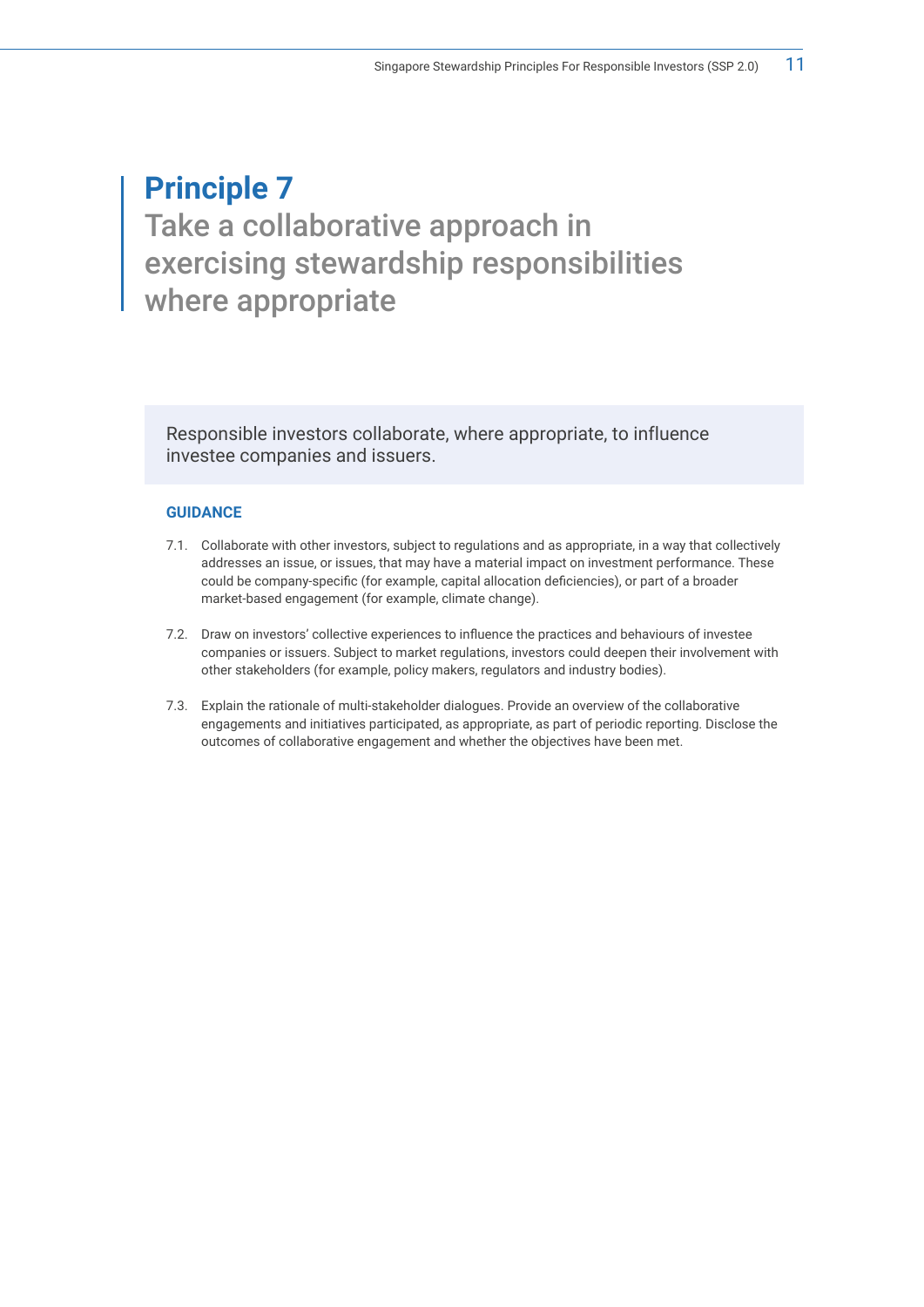### **Singapore Stewardship Principles For Responsible Investors Steering Committee**

#### **Members**

Stewardship Asia Centre (Chair and Secretariat) Association of Chartered Certified Accountants Asia Pacific Real Assets Association CFA Society Singapore CPA Australia Investment Management Association of Singapore Institute of Singapore Chartered Accountants Securities Investors Association (Singapore) Singapore Institute of Directors Singapore Venture Capital & Private Equity Association

#### **Supported By**

Monetary Authority of Singapore Singapore Exchange